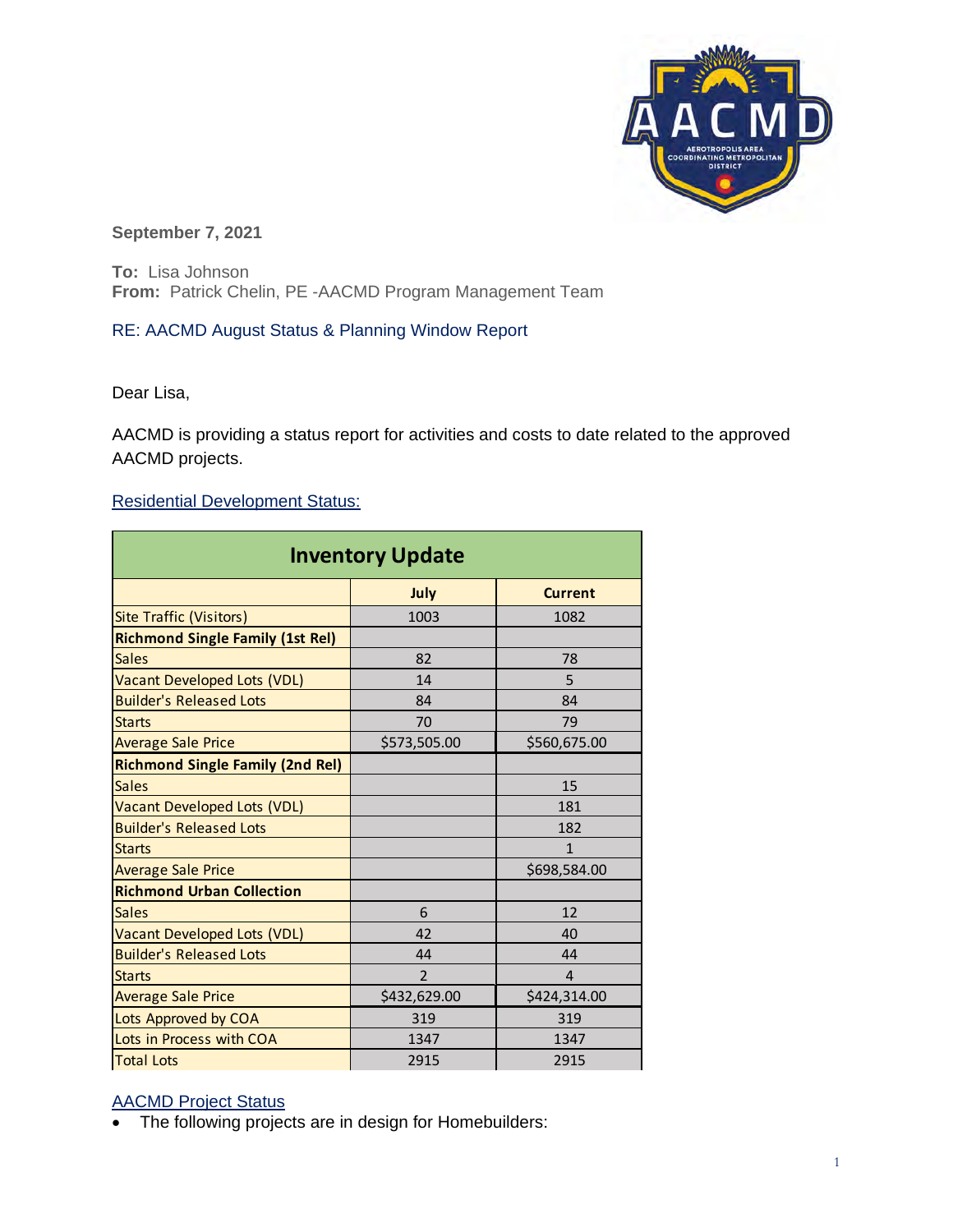

| 1              | Richmond, phase 1          | DA, CP, MLA approved                    |
|----------------|----------------------------|-----------------------------------------|
| 2              | Richmond, phase 2          | DA, CP, MLA approved                    |
| 4              | Pulte, phase 1             | DA, PD, CP, MLA approved                |
| 5              | Pulte, phase 2             | DA, PD, CP, MLA approved (DA pending    |
|                |                            | recordation)                            |
| 6              | Richmond, floodplain lots  | DA, PD in process; DF, CP, MLA pending  |
| $\overline{7}$ | DR Horton, phase 1         | DA, PD, DF, CP, MLA pending             |
| 8              | Pulte, phase 3             | DA; MLA pending; DR, CP approved        |
| 10             | Bridgewater, phase 1       | DA, PD, MLA approved; CP in process; DF |
|                |                            | pending                                 |
| 13             | Pulte, floodplain lots     | DA, PD in process; DF, CP, MLA pending  |
| 14             | Richmond, phase 3          | DA, PD approved; DF, CP, MLA approved   |
| 15             | <b>Taylor Morrison</b>     | DA, PD, DF, MLA in process; CP pending  |
| 16             | Tri Pointe                 | DA, PD, CP, DF, MLA in process, PD      |
|                |                            | approved                                |
| 17             | <b>Century Communities</b> | DA, PD, DF, CP, MLA pending             |
|                |                            |                                         |

The following projects for AACMD are in design for the District:

- $\circ$  Phase 3 SWMP southern end, working on resolving drainage south of 26<sup>th</sup> Avenue which will allow SWMP to submittal final
- o Filing 9 Warm Springs and Highlands Creek Blvd once drainage solution is resolved, this project will be able to move into CD Review
- o 38<sup>th</sup> Parkway CD's recently approved. Last issue to resolve is with Xcel and drainage
- o Recreational Center 01 project is moving forward, currently informal interviews with designers
- o Park Site F18 located just north of current District office, moving into Site Plan and CD's. Includes District access road along the southern edge that will provide access to future Rec Center
- $\circ$  Area north of 42<sup>nd</sup> from 470 to reserve, 42<sup>nd</sup> to 48<sup>th</sup> approximately 640-acres, submitted for presub meeting, scheduled for 9-16-21
- $\circ$  32<sup>nd</sup> Avenue from TAH Parkway to Warms Springs. Starting design process.
- o ATEC (Section 21) Grading (Pending Stormwater Plan Approval)